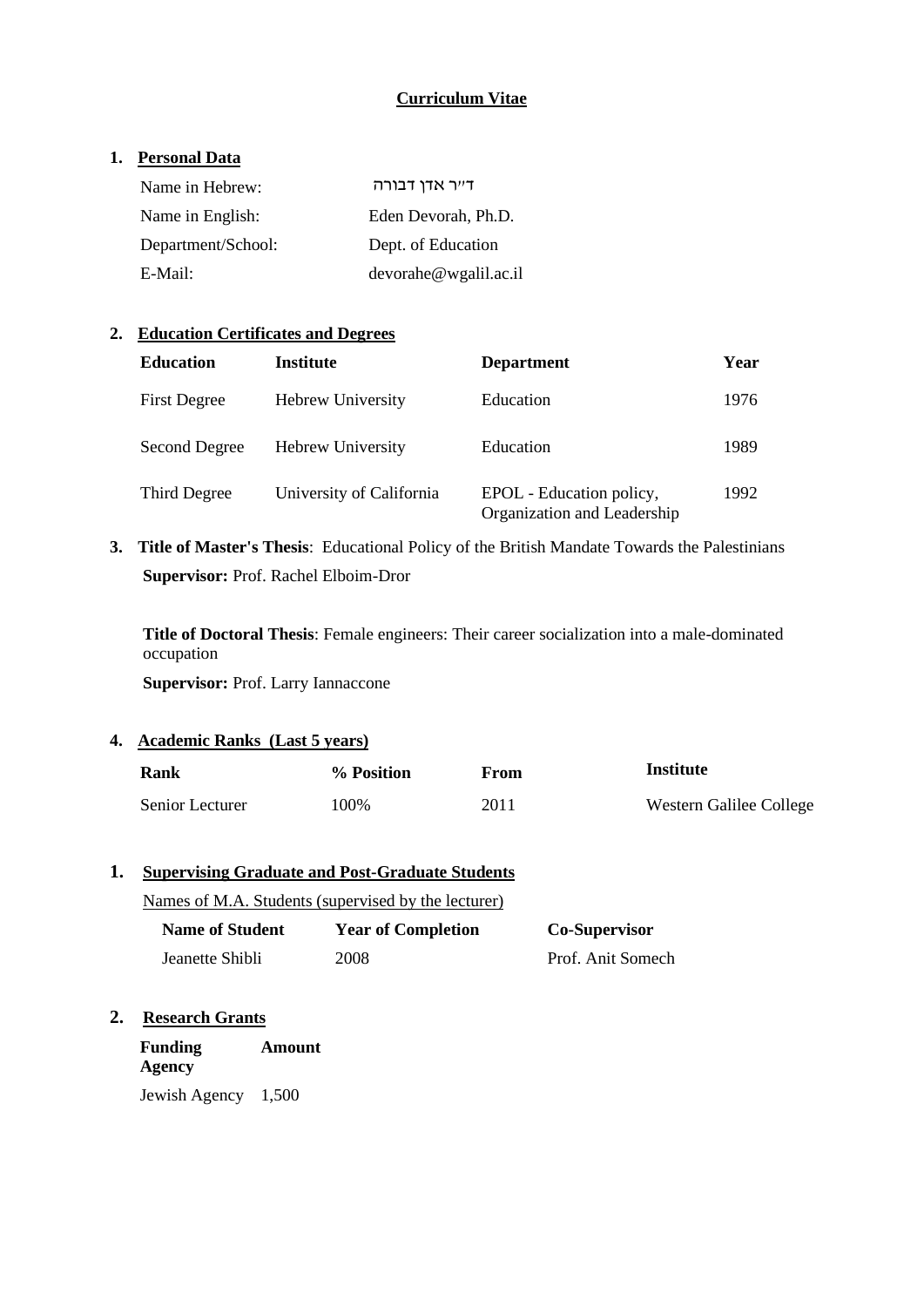# **3. Positions Held**

| From-To    | <b>Institute</b>            | <b>Position</b>     | % Position |
|------------|-----------------------------|---------------------|------------|
| 1992-1994  | Beit Berl College           | Adjunct<br>lecturer | 4 hour     |
| 1994-1996  | University of Haifa         | Lecturer            | 100?       |
| 1996-2000  | <b>Emek Yezreel College</b> | Adjunct<br>lecturer | 6 hours    |
| 2000-20004 | <b>Zefat College</b>        | Adjunct<br>lecturer | 6 hours    |
| 1998-2004  | University of Haifa         | Adunct<br>lecturer  | 4 hours    |
| 2000-      | Western Galilee College     | Senior lecturer     | full       |

# **4. Additional Professional Experience (Public Positions)**

## **Review in journals:**

- 2015: School Leadership & Management
- 2014: International Journal of Leadership in Education
- 2016-2018: Member of College Lecturers' union
- 2016-2018: Member of College Teaching Committee
- 2018-: Member of Department Dropout Prevention Committee
- 2018-: In-charge of dual-track Education department

## **5. Scientific Areas of Specialization**

Gender and education, school leadership, educational policy, multicultural education

# **6. Academic Profile**

My research explores the gender equality policy in education in Israel: the formation of the policy, and the practice in the field that is provided mainly by NGO's, and female leadership in schools. In recent years I have explored the marginalization of female and minority faculty in the universities. Also, I explored the policy on children of labor migrants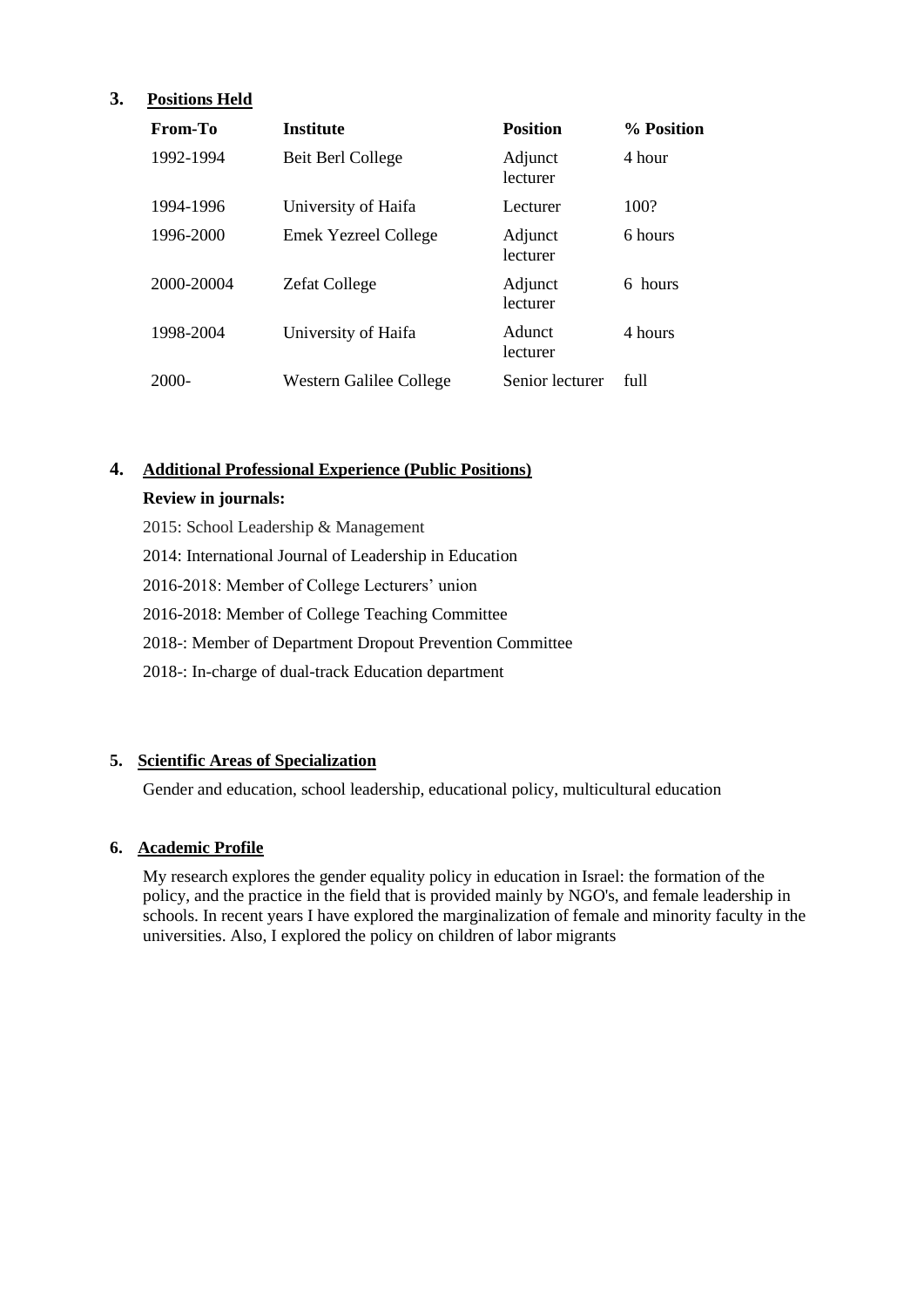## **Publications**

#### **Eden Devorah, Ph.D.**

#### **A. Books (as author)**

1. Kalekin-Fishman, D., & Eden, D. (2003). *Multiculturalism: Living It, Talking About It, Doing It*. Intervention and Research in a University Setting. Haifa: University of Haifa Press. 112 pp.

#### **B. Articles and Chapters in Books**

- 2. Eden, D., & Kalekin-Fishman, D. (2000). Multi-Cultural Education in Israel as a fulfillment of the national ethos and political policy (full reference). In: P. Pitkanen, D. Kalekin-Fishman & G. Verma (Eds.), *Education And Immigration: Settlement Policies And Current Challenges* (pp.145- 172). London: Routledge FalmerInternational Comparative Studies in Education.
- 3. Hertz-Lazarowitz, R., & Eden, D. (2002). Israel: Empowering Arab and Jew School Leadership in Acre (full reference), In: G. Salomon & B. Nevo (Eds.), *Peace Education: The Concept, Principles, and Practices Around the World* (pp.209-217)*.* Mahwah, New Jersey: Lawrence Erlbaum Associates, Publishers.
- 4. Kalekin-Fishman, D., & Eden, D. (2003). Cross-cultural teacher education in Israel: Politics, academia and learning (full reference). In: P. Pitkanen, G. Verma & D. Kalekin-Fishman (Eds.), *Increasing The Multicultural Understanding of Student Teachers in Europe* (pp. 182-231). London: The Trafford Press, in assocaiton with The Manchester Educational Research Network.
- 5. Eden, D., & Kalekin-Fishman, D. (2006). Leadership in a Multicultural school: Does Gender Matter? (full reference) In: I. Oplatka & R. Hertz-Lazarowitz (Eds.), *Women Principals in a Multicultural Society: New Insights into Feminist Educational Leadership* (pp. 139-154). Rotterdam: Sense Publication.

## **C. Articles in periodicals**

- 6. Eden, D. (2016). Women's Participation in Academic Conferences in Israel. *Journal of Higher Education Policy & Management*, *38(3).* (forthcoming).
- 7. Eden, D., & Kang, S.Y. (March 2016). Between Homeland and Diaspora: The Education of Newcomers in Israel and South Korea. *Intercultural Education*, *27(2),* (forthcoming).
- 8. Eden, D. (2015). From School Leadership to Community Leadership *[Procedia](http://www.sciencedirect.com/science/journal/18770428) - Social and [Behavioral](http://www.sciencedirect.com/science/journal/18770428) Sciences*, *[186\(](http://www.sciencedirect.com/science/journal/18770428/186/supp/C)13),* 487–494.
- 9. Eden, D. (1992). Female engineers: Their career socialization into a male-dominated occupation. *Urban Education, 27*,175-194.
- 10. Eden, D. (1998). The paradox of school leadership. *Journal of Educational Administration*, *36*, 249-261.
- 11. Eden, D. (2000). Israel's gender equality policy in education: Revolution or containment? *Urban Education, 35*, 473-495.
- 12. Eden, D. (2001). Who controls the teachers? Overt and covert control of teachers. *Educational Management & Administration, 29*, 97-111 .
- 13. Eden, D., & Hertz-Lazarowitz, R. (2002). The political power of school principals in Israel: A case study. *Journal of Educational Administration*, *40*, 211-229.
- 14. Eden, D., & Kalekin-Fishman, D. (2002). The teacher: Government official or professional with a mission. *Intercultural Education, [13\(](http://www.tandfonline.com/loi/ceji20?open=13#vol_13)2),* 117-136.
- 15. Eden, D. (2012). "Whose responsibility is it?" The Third Sector and the educational system in Israel, *International Review of Education, 58*, 35-54.
- 16. Eden, D. (2020). Principals' Entrepreneurial Leadership Empowering Parents of Marginalized Populations. In M. Carmo (ed). *Education Applications & Developments V. Advances in Education and Educational Trends Series* (pp. 59-70). Lisbon, Portugal: InScience Press.

[http://insciencepress.org/wp-content/uploads/2020/06/Full\\_Book\\_Contents\\_Education-](http://insciencepress.org/wp-content/uploads/2020/06/Full_Book_Contents_Education-)Applications-and-Developments-V.pdf.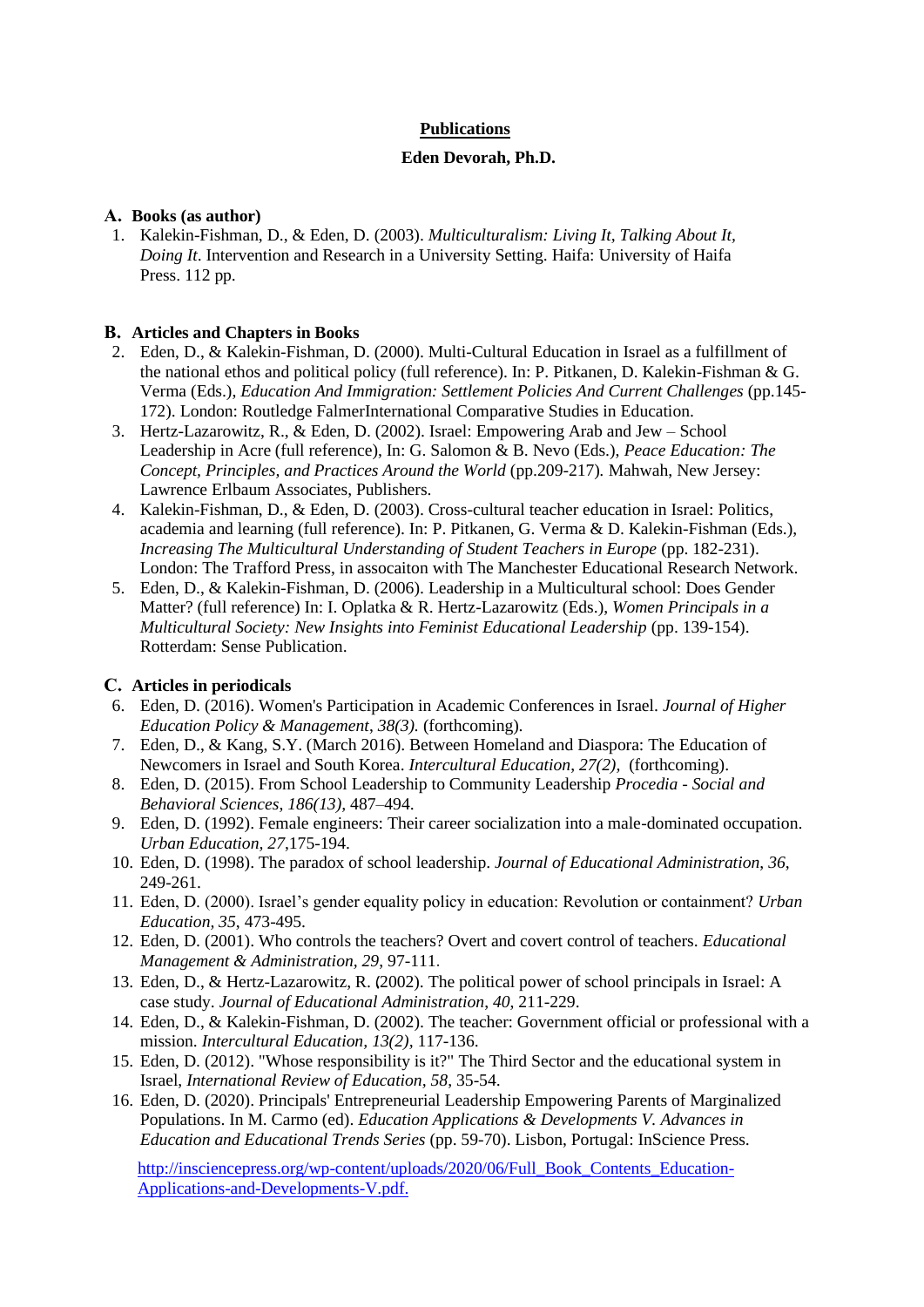- 17. Eden, D., & Kang, S.Y. (2016). Between Homeland and Diaspora: The Education of Newcomers in Israel and South Korea. *Intercultural Education, 27(2)*.
- 18. Eden, D. (2012). 'Whose responsibility is it?' The Third Sector and the educational system. *International Review of Education, [58\(](https://www.infona.pl/resource/bwmeta1.element.springer-000000011159/tab/jContent/facet?field=%5ejournalYear%5ejournalVolume&value=%5e_02012%5e_00058)[1\)](https://www.infona.pl/resource/bwmeta1.element.springer-000000011159/tab/jContent/facet?field=%5ejournalYear%5ejournalVolume%5ejournalNumber&value=%5e_02012%5e_00058%5e_00001)*, 35-54.
- 19. Eden, D., & Hertz-Lazarowitz, R. (2002). The Political Power of School Principals in Israel: A Case Study. *Journal of Educational Administration, 40(3)*, 211-229.
- 20. Eden, D., & Kalekin-Fishman, D. (May 2002). The Teacher Between bureaucracy and mission. *Intercultural Education, 13(2)*, 117-136.
- 21. Eden, D. (2001). Overt and Covert control of teachers. *Educational Management & Administration, 29(1)*, 97-111
	- .22 אדן, ד. )1997(. מי מבקר את עבודת המורים? פיקוח סמוי בבית הספר. עיוני במינהל ובארגון החינוך, ,21 .31-60 )נוסח עברי של המאמר הנ"ל שפורסם באנגלית(.
	- .23 הרץ-לזרוביץ, ר,. ואדן, ד. ) 2000(. הכוח הפוליטי של מנהלי בתי -ספר בעיר-צפון: חקר מקרה. עיונים <u>במינהל ובארגון החינוך, 24, 100-73. (נוסח עברי של המאמר הנייל שפורסם באנגלית).</u>
		- .24 אדן, ד., וקלקין-פישמן, ד. (2003). המורה בין ביורוקרטיה לשליחות. *עיונים במינהל ובארגון* החינוך, ,<sup>27</sup> .93-126 )נוסח עברי של המאמר הנ"ל שפורסם באנגלית(.
	- .<br>25. אדו, ד. (2010). המגזר השלישי ומערכת החינוד בישראל: שיתוף פעולה או קונפליקט. *עיונים במינהל* <u>ובארגון החינוך, 31, 24</u>2-213. (נוסח עברי של מאמר מסי 8 שהתקבל לפרסום באנגלית).
		- 124 . אדן, ד. (2011). מדיניות שוויון בין המינים בחינוך: השפעות, עיצוב, יישום. *עיונים בחינוך, 4,* 124-.143

#### **D. Papers presented at scientific conferences**

- 27. אדן, ד. (מרץ 2010). ח*ינוך לשלום*. הוצג ביום עיון על תהליכי שלום במזרח התיכון, המכללה אקדמית גליל מערבי, .15.3.2010
	- 28. אדן, ד. (פברואר 2009). *השפעת המגזר השלישי על מערכת החינוך*. הוצג בכנס השנתי ה-40 של האגודה הסוציולוגית הישראלית, ראשון לציון, .17-18.2.2009
- 29. Eden, D., & Hertz-Lazarowitz, R. (1997). *The Political Power of School Principals*. Presented at the 6th International Conference of the Society for the Study of Work Values and Behavior (ISSWOV), Istanbul, Turkey, July 12-15, 1997.
- 30. Eden, D., & Kalekin-Fishman, D. (1999*). Multi-Cultural Education in Israel as a Fulfillment of National Ethos and Political Policy* . Presented at a conference on Multi-Cultural Pedagogy, Manchester, UK, February, 23-27, 1999.
- 31. Eden, D., & Kalekin-Fishman, D. (2000). *Attitudes and Perceptions of Students of Education on Multi-Culturalism*. Presented at a conference on Multi-Culturalism and Teacher Education, New Delhi, February 20-23, 2000.
- 32. Eden, D. (2007). *The influence of Advocacy Organizations on the Educational System in Israel*. Presented at a conference of the Association for Israel Studies, NYU, New York, May 19-21, 2007.
- 33. Eden, D., & Shibli, J. (2010). *The Influence of Local Politics on High School Principals In the Arab Sector*. Presented at the ANALYTRICS 2nd International Conference on Education, Economy & Society, Paris, July 21-24.
- 34. Eden, D. (2013). *Leadership for social Change: Children of labor migrants in Israel*. Paper presented at the AERA Conference, San Francisco, April 27-May1, 2013.
- 35. Eden, D. (2014). *From School Leadership to Community Leadership*. Paper presented at the 5th World Conference on Learning, Teaching & Educational Leadership. October 29-30, 2014, Prague.
- 36. Eden, D. and Liberman, I. (2017). *Marginality of Women and Minority Faculty in Academia in Israel: The Case of Conferences*. Paper presented at the AERA Conference, San Antonio, TX, April 27 – May 1, 2017Eden, D. (2018). *School Leaders Facing Contradictory Demands from External Forces*. Paper presented at the ICERI conference (International Conference of Education, Research and Ennovation), Seville Spain, November 12-14, 2018.